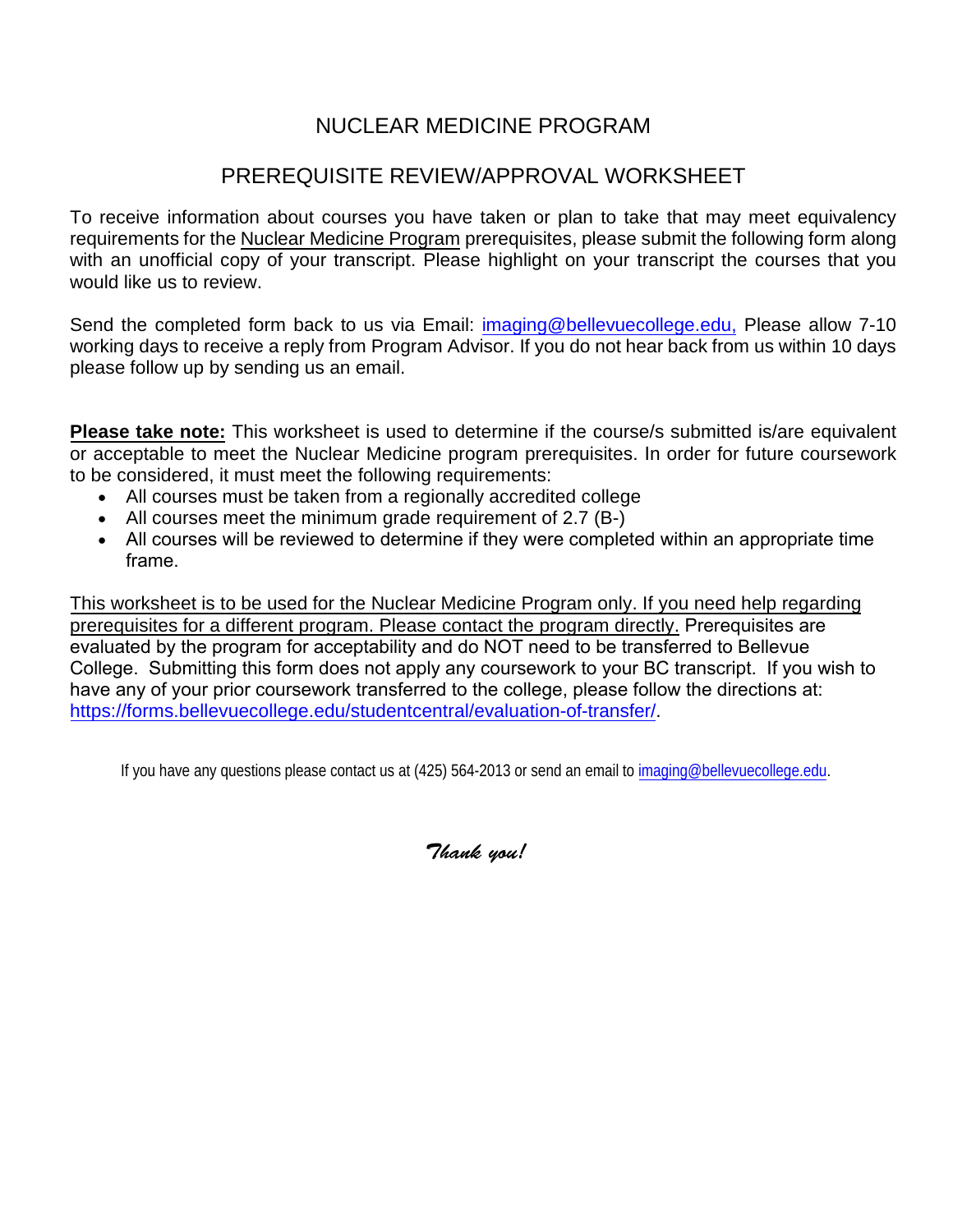

## **PREREQUISITE REVIEW WORKSHEET**

| Name:  | Date Submitted: |
|--------|-----------------|
| Email: | Phone:          |

| Bellevue College - ENGL 101 - English Composition I (5 credits)              |  |                              |  |  |  |
|------------------------------------------------------------------------------|--|------------------------------|--|--|--|
| ENGLISH Course for Review (Course Name/#)                                    |  |                              |  |  |  |
| College/University                                                           |  |                              |  |  |  |
| Number of Credits                                                            |  | Quarter or Semester and Year |  |  |  |
| <b>Course Description from Course Catalog</b>                                |  |                              |  |  |  |
|                                                                              |  |                              |  |  |  |
|                                                                              |  |                              |  |  |  |
|                                                                              |  |                              |  |  |  |
| Reviewed by:<br>Acceptable to meet this requirement?<br>Date:<br>)No<br>)Yes |  |                              |  |  |  |
| <b>Advisor Notes:</b>                                                        |  |                              |  |  |  |

| Bellevue College - MATH&141 Precalculus I (5 credits)                              |  |                              |  |  |
|------------------------------------------------------------------------------------|--|------------------------------|--|--|
| MATH Course for Review (Course Name/#)                                             |  |                              |  |  |
| College/University                                                                 |  |                              |  |  |
| Number of Credits                                                                  |  | Quarter or Semester and Year |  |  |
| Course Description from Course Catalog                                             |  |                              |  |  |
|                                                                                    |  |                              |  |  |
|                                                                                    |  |                              |  |  |
|                                                                                    |  |                              |  |  |
| Acceptable to meet this requirement?<br>Reviewed by:<br>Date:<br>)No<br><b>Yes</b> |  |                              |  |  |
| <b>Advisor Notes:</b>                                                              |  |                              |  |  |

| Bellevue College - BIOL&241 - Human Anatomy & Physiology I (6 credits)                        |  |                                                        |  |  |
|-----------------------------------------------------------------------------------------------|--|--------------------------------------------------------|--|--|
| BIOLOGY Course for Review (Course Name/#)                                                     |  |                                                        |  |  |
| College/University                                                                            |  |                                                        |  |  |
| Number of Credits                                                                             |  | Quarter or Semester and Year                           |  |  |
| <b>Course Description from Course Catalog</b>                                                 |  | (for BIOL&241 Human Anatomy & Physiology I, 6 credits) |  |  |
|                                                                                               |  |                                                        |  |  |
|                                                                                               |  |                                                        |  |  |
|                                                                                               |  |                                                        |  |  |
| Acceptable to meet this requirement?<br>$\Box$ Yes<br>Date:<br>Reviewed by:<br>N <sub>0</sub> |  |                                                        |  |  |
| <b>Advisor Notes:</b>                                                                         |  |                                                        |  |  |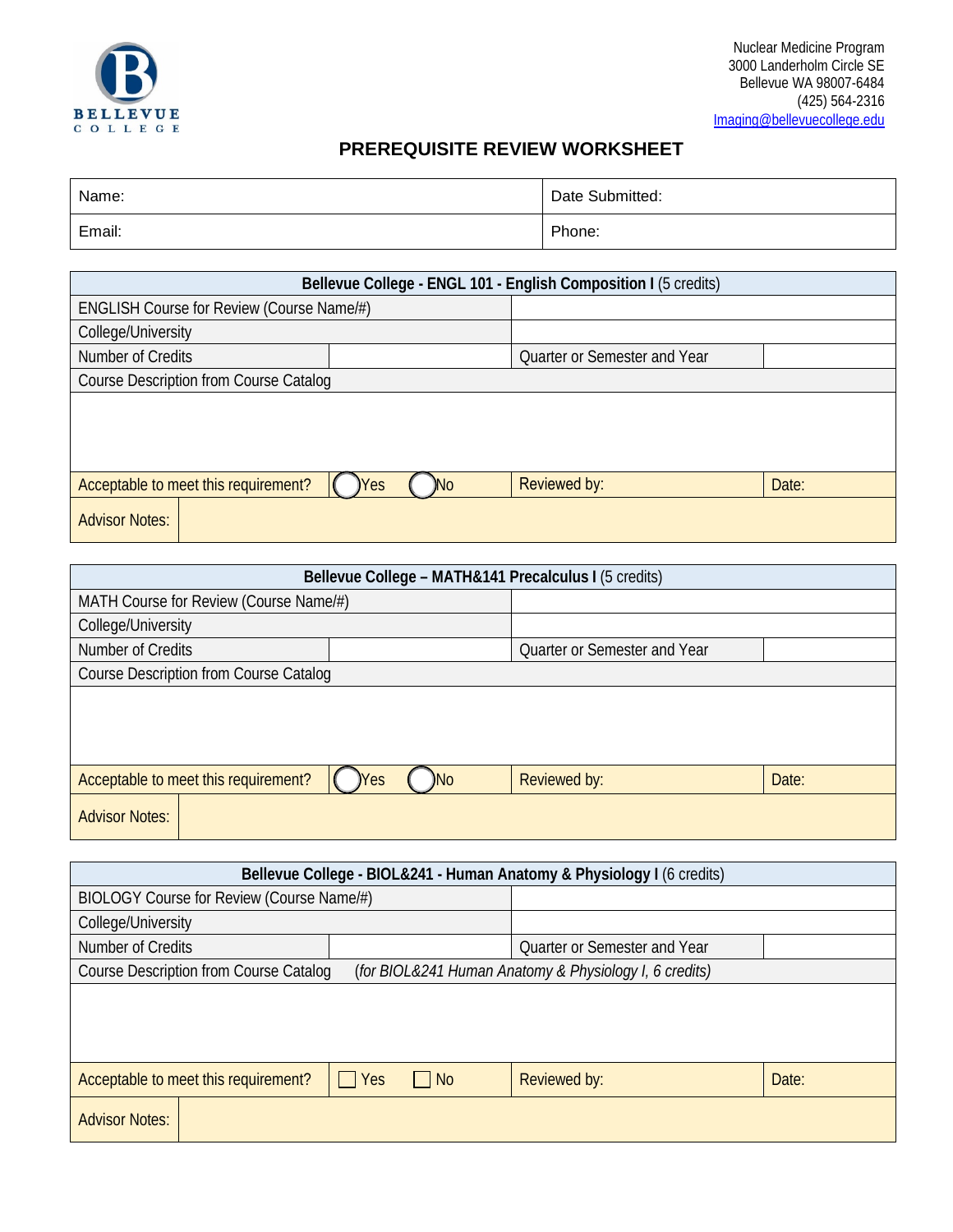| Bellevue College - BIOL&242 - Human Anatomy & Physiology II (6 credits)            |  |  |                              |  |
|------------------------------------------------------------------------------------|--|--|------------------------------|--|
| BIOLOGY Course for Review (Course Name/#)                                          |  |  |                              |  |
| College/University                                                                 |  |  |                              |  |
| Number of Credits                                                                  |  |  | Quarter or Semester and Year |  |
| <b>Course Description from Course Catalog</b>                                      |  |  |                              |  |
|                                                                                    |  |  |                              |  |
|                                                                                    |  |  |                              |  |
|                                                                                    |  |  |                              |  |
|                                                                                    |  |  |                              |  |
| Acceptable to meet this requirement?<br>Reviewed by:<br>Date:<br>)No<br><b>Yes</b> |  |  |                              |  |
| <b>Advisor Notes:</b>                                                              |  |  |                              |  |
|                                                                                    |  |  |                              |  |

| Bellevue College - CHEM& 121 Introduction to Chemistry (6 credits)                 |  |                              |  |  |
|------------------------------------------------------------------------------------|--|------------------------------|--|--|
| CHEMISTRY Course for Review (Course Name/#)                                        |  |                              |  |  |
| College/University                                                                 |  |                              |  |  |
| Number of Credits                                                                  |  | Quarter or Semester and Year |  |  |
| <b>Course Description from Course Catalog</b>                                      |  |                              |  |  |
|                                                                                    |  |                              |  |  |
|                                                                                    |  |                              |  |  |
|                                                                                    |  |                              |  |  |
| Acceptable to meet this requirement?<br>Reviewed by:<br><b>No</b><br>Date:<br>)Yes |  |                              |  |  |
| <b>Advisor Notes:</b>                                                              |  |                              |  |  |

| Bellevue College - CHEM& 131 Introduction to Organic/Biochemistry (6 credits)            |  |                              |  |  |
|------------------------------------------------------------------------------------------|--|------------------------------|--|--|
| CHEMISTRY Course for Review (Course Name/#)                                              |  |                              |  |  |
| College/University                                                                       |  |                              |  |  |
| Number of Credits                                                                        |  | Quarter or Semester and Year |  |  |
| <b>Course Description from Course Catalog</b>                                            |  |                              |  |  |
|                                                                                          |  |                              |  |  |
|                                                                                          |  |                              |  |  |
|                                                                                          |  |                              |  |  |
| $\Box$ Yes<br>Acceptable to meet this requirement?<br>$\Box$ No<br>Reviewed by:<br>Date: |  |                              |  |  |
| <b>Advisor Notes:</b>                                                                    |  |                              |  |  |